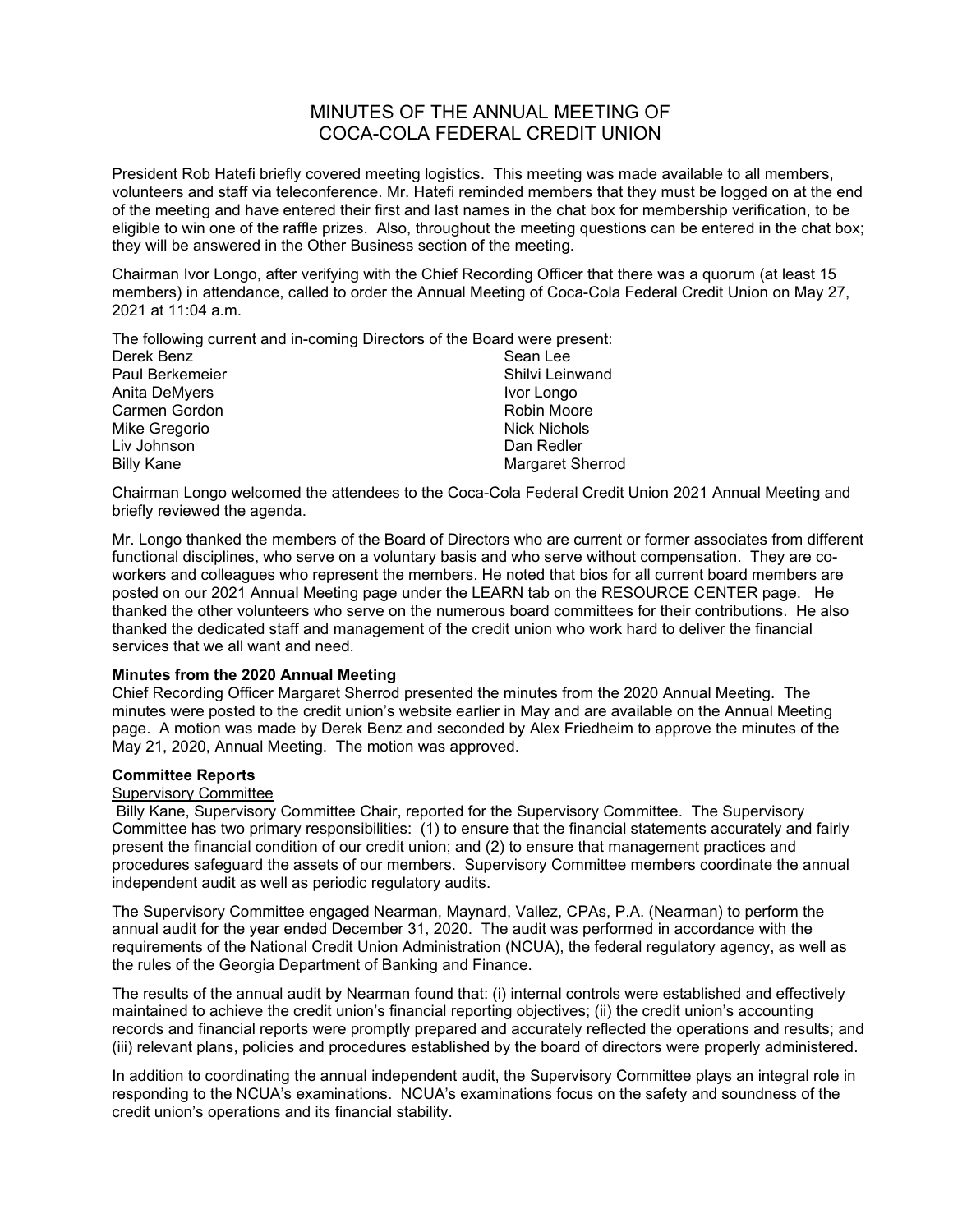### **Chairman's Report**

Just as the economy was humming along following the previous great recession and slow recovery, we were hit by a global pandemic. It was rough sailing through uncharted waters during 2020. The bad news is that some sectors are still being negatively impacted. But, despite this bad news, we seem to be headed for a recovery with the stock market and the residential real estate market being especially resilient. Our credit union is doing quite well and is positioned to continue to provide you with the products and services you need.

At the end of 2020, we continued to maintain a healthy net worth ratio of 9.99%, so we have a cushion to continue to weather this storm. The higher the ratio and the more capital a credit union has, the stronger the credit union is perceived to be by our regulators. NCUA, the regulatory body that governs credit unions, considers a credit union that has a ratio of 7% or greater to be well capitalized.

Secondly we continued to keep delinquencies at low levels through sound lending practices.

There is always room for improvement. If you have any ideas for improving our credit union, please contact anyone on the staff or the board. We are dedicated to earning your trust each and every day. Thanks for being a member.

As a reminder this presentation and our 2020 Financial Reports are all available for viewing on our website.

### **President's Report**

President Rob Hatefi reported that 2020 was unlike any other year he has known as we faced so many challenges from the COVID-19 pandemic. As financial service providers, credit unions are considered essential businesses by the federal government and we have had a duty to sustain operations and support for our members. Coca-Cola Federal Credit Union's strong financial position enabled us to maintain consistent value and demonstrate flexibility in our operations while protecting our members and staff.

For members who suffered financial hardships because of illness or a work layoff due to the pandemic, we offered assistance programs including: fee waivers, payment deferrals, restructured loan terms and shortterm, low interest personal loans. The dedication of our employees has been outstanding. They have more than met the operation challenges of either working in a socially distanced branch or from home by finding consistent purpose and reward in helping our valued members.

We experienced solid financial success in 2020. This information is available on our website for members to review at their convenience. Mr. Hatefi highlighted a couple key numbers: Loan to share ratio remained strong at 75.5% with loan growth of over 13%; Shares and assets both increased by 20.7% and 19.2% respectively; and Loan delinquencies and charge-offs both decreased to 0.3% and 0.2% respectively.

We are very proud of our Credit Union team! On behalf of the management team and our outstanding staff, we are honored to have the privilege of serving you, in good times and bad.

#### **Election of Board Members**

Derek Benz reported for the Nominating Committee, consisting of Mr. Benz (chair), Billy Kane and Mike Gregorio. Every year a number of board positions come up for election, due either to the expiration of their terms or resignations. Over the last year we have had two board members resign due to retirement or job responsibility changes. These directors were replaced during the year by the Board of Directors and those directors are standing for election this year. Additionally terms are expiring for four incumbent directors, two of whom have chosen to step-down from the board. The Nominating Committee has the responsibility to identify qualified candidates, willing to serve, to fill Board vacancies.

Earlier a Petition Letter was sent to all members identifying the committee's nominees and explaining how members could petition to run for an expiring board position. There were no additional petitions for nominees submitted by members. Therefore, the following were elected by acclimation to serve on the Board of Directors: Paul Berkemeier, Ivor Longo, Nick Nichols, and Dan Redler, each for a three-year term, Sean Lee for a two-year term and Carmen Gordon for a one-year term.

### **Old Business – None.**

### **Questions.**

Several questions were posed via Chat:

• Alumni access on campus – this will be up to the Company's decision about access.